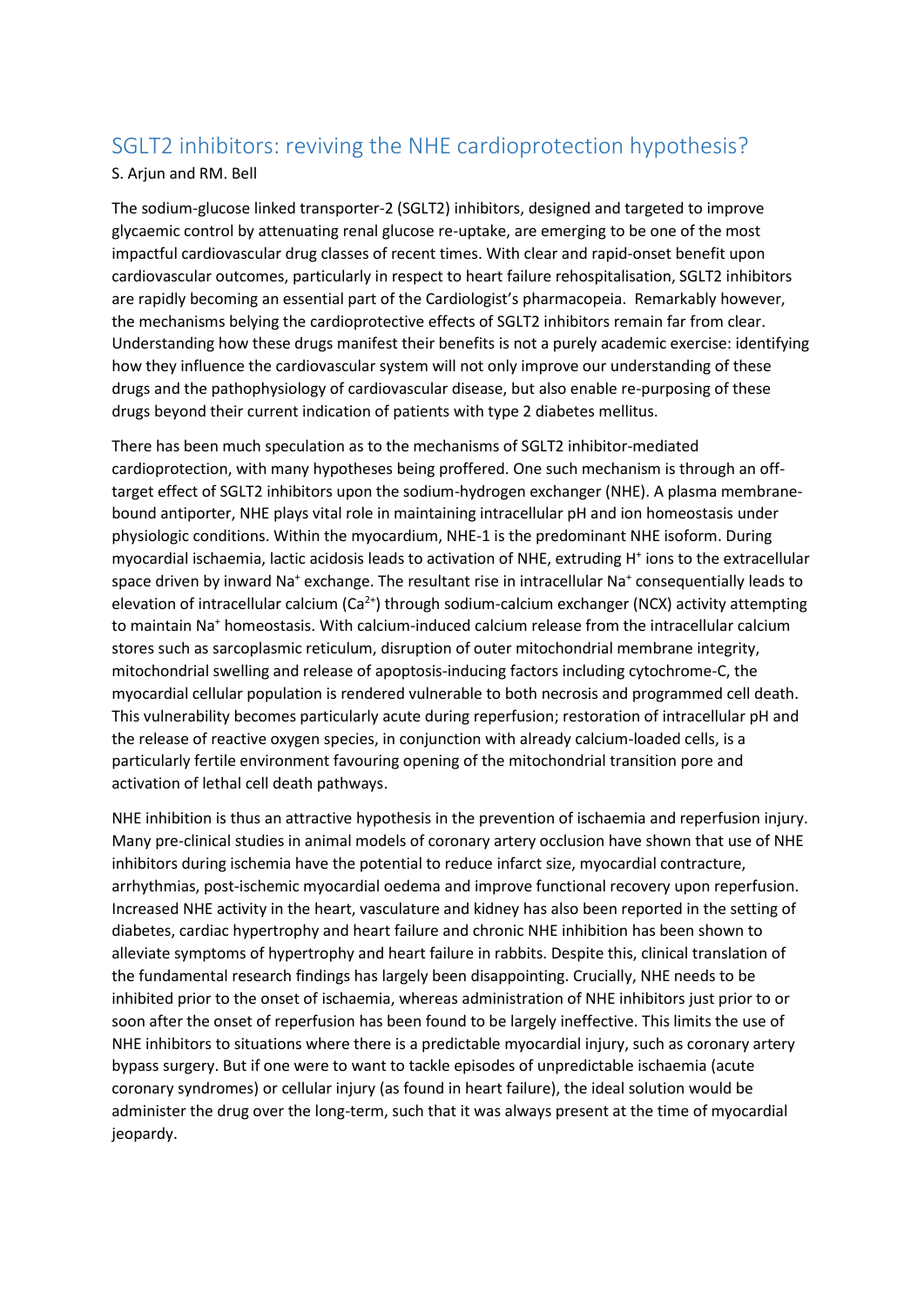SGLT2 inhibitors, in the management of type 2 diabetes, are drugs that are taken every day to ensure good glucose control – and if they were also to function as a NHE inhibitor, could represent the ideal "anti-ischaemic injury" drug for the management of patients at high-risk of myocardial ischaemia. Unsurprisingly, therefore, recent work from Bartscheer et al. and Uthman et al. has renewed interest in the area of NHE1 inhibition and cardioprotection. Bartscheer et al. showed that the SGLT2i Empagliflozin directly inhibits NHE1 activity in isolated rat and rabbit cardiomyocytes, independent of its effect on cardiac SGLT activity. Uthman et al. also showed that the SGLT2i Empagliflozin, Dapagliflozin and Canagliflozin directly inhibited NHE1 activity in isolated mouse cardiomyocytes potentially through direct interaction with the extracellular Na<sup>+</sup>-binding site of NHE1. Thus, SGLT2 inhibitors appear to have an off-target NHE inhibitory effect, and as such may be cardioprotective: an attractive hypothesis that may go some way to explain the early separation of cardiovascular events in the clinical outcome studies, EMPA-REG, CANVAS and DECLARE-TIMI58.

In a recent study published in Cardiovascular Research, Uthman et al. have undertaken to further study SGLT2/NHE hypothesis, to extend their prior in-vitro data into an ex-vivo Langendorff mouse model of ischaemia reperfusion. Comparing the effects of Empagliflozin with the NHE-1 inhibitor, Cariporide, they find equivalent alterations in the time to ischaemic-contracture, and the two drugs did not appear to interact with one another from the perspective of this end-point. However, the anticipated reduction of infarct size, clearly seen following the pre-administration of the NHE inhibitor, was absent with Empagliflozin. At first, this data appears surprising, but the absence of SGLT2-mediated protection, ex-vivo, is entirely consistent with emerging data from a number of labs. We have seen a complete absence of protection in both mouse and rat with Phlorizin, a mixed SGLT2 and SGLT1 inhibitor (unpublished data), and similarly with the SGLT2 inhibitor, Canagliflozin in rat (Lim et al). Botker's group also fail to observe significant attenuation of infarct size, ex-vivo, following Empagliflozin administration in rat. However both we, with Canagliflozin in rat, and Andreadou et al., with Empagliflozin in mouse, show significant attenuation of infarct size when the SGLT2 inhibitor is administered over a period of weeks to the whole animal. The ex-vivo heart model may therefore have some limitations in terms of understanding the mechanisms of cardioprotection as it relates to the benefits found following SGLT2 inhibition. In this study, Uthman have attempted to make their ex-vivo perfusion system more "physiological" by the addition of insulin, which has the potential to increase myocardial glucose uptake through GLUT4 mediated mechanisms. Interestingly, insulin abrogated the previously observed changes in ischaemic contracture in both the SGLT2 inhibitor and the NHE inhibitor groups.

These data could be taken to weaken the strength of the SGLT/NHE cardioprotection hypothesis. One needs to be cautious with this interpretation however. The Langendorff model is a useful, reductionist model that has its strengths and weaknesses, and the data needs to be interpreted in this light. SGLT inhibitors do not *directly* protect the heart against necrotic cell death following injurious ischaemia/reperfusion injury ex-vivo. However they do protect in-vivo, which may implicate a remote target other than directly upon the heart to manifest this effect. Moreover, the NHE inhibitory effect of SGLT2 inhibitors remains extremely interesting. Cardioprotection can be defined in many different ways: protection against lethal cell injury, adverse myocardial remodelling, myocardial dysfunction or cardiac arrhythmia. One of the most potent effects of SGLT2 inhibition in the clinical trials has been the reduction of patient hospitalisations with decompensated heart failure. In this respect, an in-vivo model may offer the best opportunity to reveal a benefit – and protection of cellular function against the adverse remodelling and ionic milieu of the failing heart may be one of the key mechanisms of protection. As experimental data evolves, we will need to develop new models of heart failure, ischaemia reperfusion injury and arrhythmia – most likely in